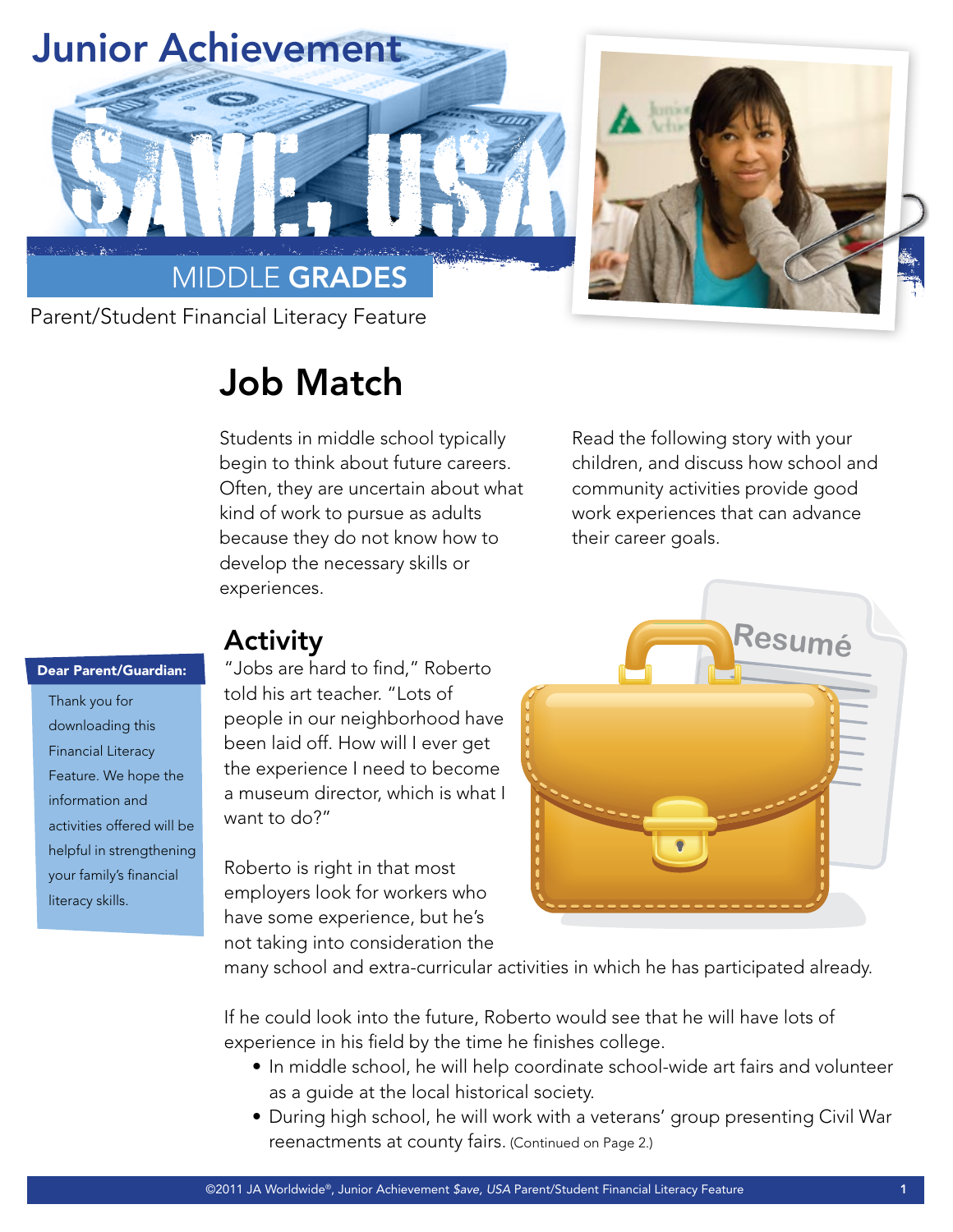• In college, his fraternity will spearhead several fundraisers for the town's art center, and he will intern at a photography museum during his senior year.

Clearly, Roberto will have more experience than he had imagined, and these activities will provide positive additions to his résumé for that first big job break.

**Directions:** The activities in column A are things that students can do while in middle or high school. Match the activity with the job in column B.

## A B

- 1. Volunteer at PAWS pet shelter A. Business manager
- 2. Intern at community newspaper B. Detective
- 3. Boy Scout junior leader **C. Attorney**
- 4. Summer job at garden shop **D.** Journalist
- 5. President, mystery book club E. Administrative assistant
- 6. Captain, varsity basketball team F. Landscape architect
- 7. Singer in school chorus G. Website designer
- 8. Debate team member **H. Teacher**
- 9. Winner, model car competition I. Mechanic
- 10. Lifeguard at YMCA pool J. Musical performer
- 11. School office aide K. Veterinarian
- 12. Summer job, hi-tech computer store L. Paramedic
- 
- 
- 
- 
- 
- 
- 
- 
- 
- 
- 
- 
- 

Something else students may fail to consider when planning their career is the importance of math, reading, history, and all the other subjects they study in school. There are two ways of looking at this:

- Every job utilizes a number of skills that are learned in school.
- Every subject learned in school can apply to many different jobs.

Complete the chart on Page 3 to see how school subjects can be applied to different jobs.



Download more Parent and Student Financial Literacy Features for grades K-12 at www.ja.org/programs/programs\_ save\_usa\_materials\_parents.shtml